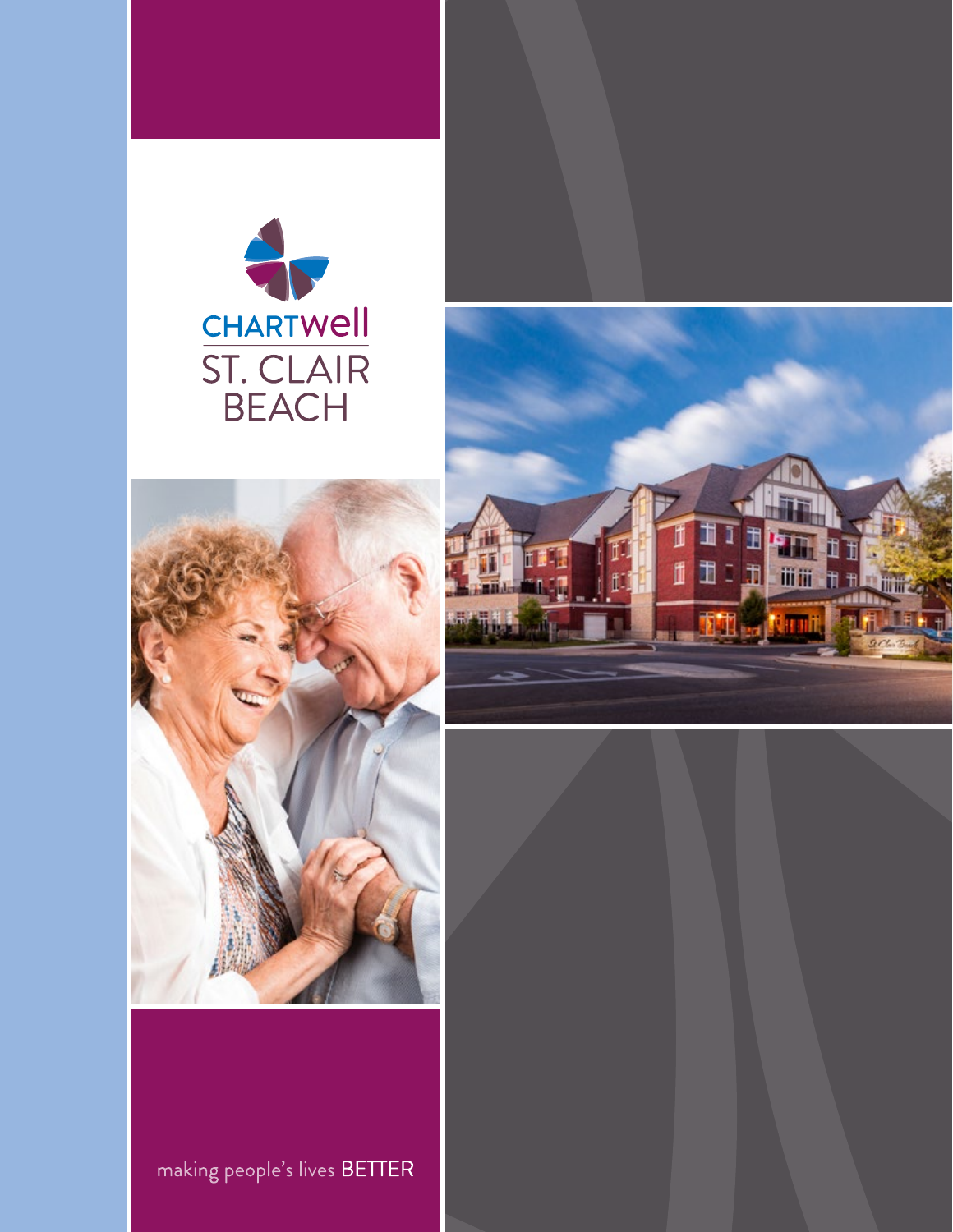

## PART OF OUR LOCAL COMMUNITY SINCE 2013

Chartwell St. Clair Beach is an upscale, lakefront retirement community welcoming active and independent seniors in Tecumseh. Surrounded by quaint homes and lush green spaces, our residence is nearby many convenient amenities like grocery stores, restaurants, coffee shops, pharmacies, places of worship, and Beach Grove Golf and Country Club. Such a desirable location means you can benefit from all the shopping and services you need to lead the active and independent lifestyle you desire, yet still feel like you're living in a serene setting tucked away from it all.

Our retirement community sits on the shores of Lake St. Clair, meaning you can enjoy stunning views of the water from almost anywhere in our home. Our suites are equally as attractive, featuring a selection of spacious and well-designed layouts, including studio, one-bedroom, one-bedroom-plus-den and two-bedroom suites. Some also have balconies and walk-out patios.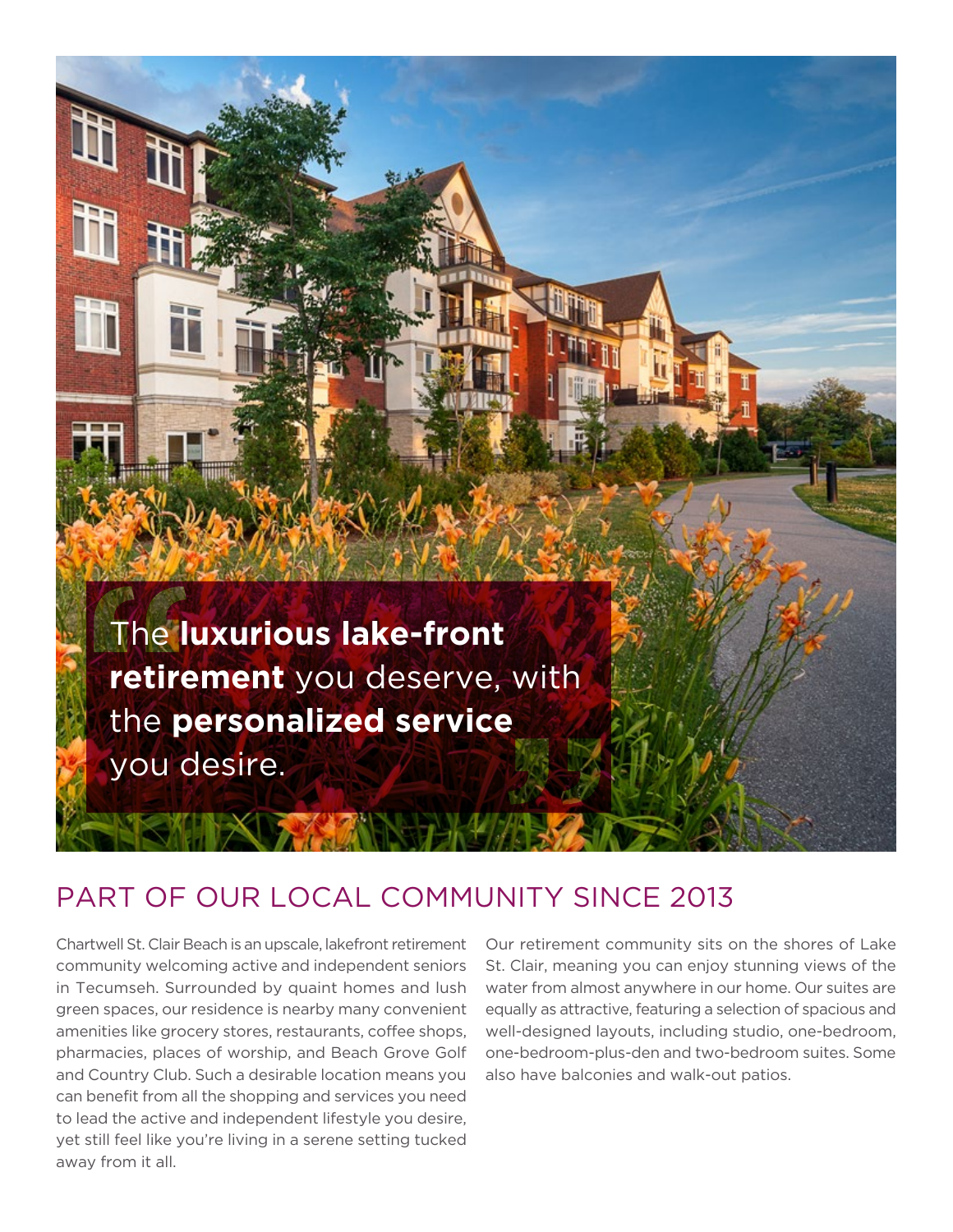## OUR UNIQUE LIFESTYLE

It isn't just living along the shores of a lake that will make you feel like you're aboard a luxury yacht, but the delicious dining options, housekeeping, entertaining activities, and personalized experiences that you receive at Chartwell St. Clair Beach each day. Here, you can choose to enjoy a homemade meal and a glass of wine in our lightfilled dining room—featuring high ceilings and lake views—or perhaps in our beautiful outdoor courtyard. Additionally, you'll benefit from stateof-the-art amenities like an indoor salt-water pool, social bistro and pub, movie theatre, fitness centre, putting green, library, and even a communal kitchen where our Chef loves to do cooking demonstrations! With walking paths encircling the lake—including along the beach—and fishing on the pier, there are also plenty of reasons to venture outdoors. You'll find a true sense of community here, making our home feel like a retreat you never have to leave.

Explore our Living at Chartwell brochure to learn more about dining, lifestyle activities and personalized care services.









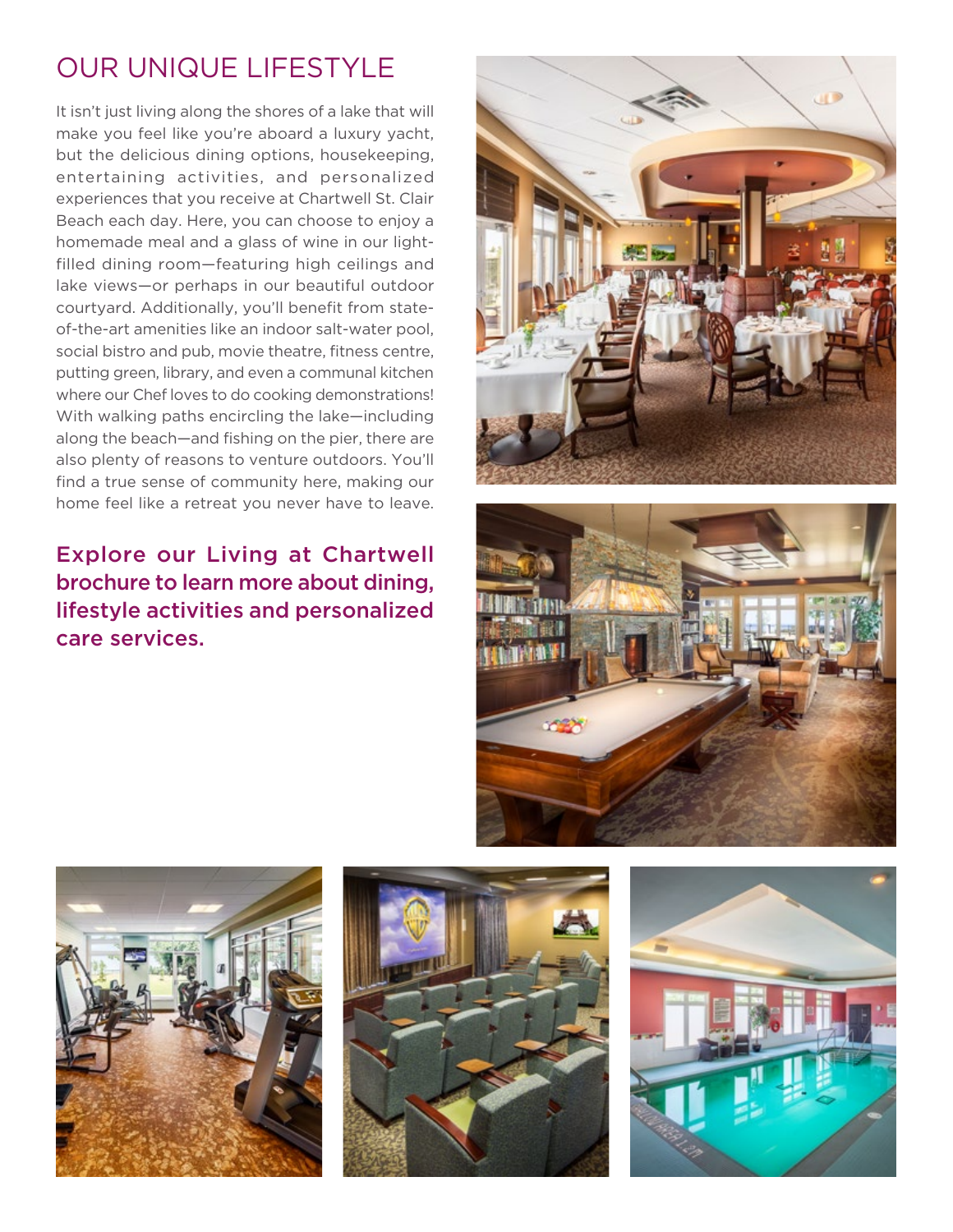## FACTS & FEATURES



## IN THE NEIGHBOURHOOD

| • Restaurants<br>• Shopping<br><b>Banks</b>                                                                             | • Medical clinics<br>· Pharmacies<br>- Transit                | $\blacksquare$ Parks<br><b>-Libraries</b><br>Golf courses           |
|-------------------------------------------------------------------------------------------------------------------------|---------------------------------------------------------------|---------------------------------------------------------------------|
| <b>ACTIVITIES</b>                                                                                                       |                                                               |                                                                     |
| • LiveNow program<br><b>Educational activities</b><br>· Social and<br>recreational programs                             | • Live entertainment<br><b>Exercise</b><br>Gardening          | $\blacktriangleright$ Yoga<br><b>-</b> Billiards<br>- Putting green |
| <b>DINING SERVICES</b>                                                                                                  |                                                               |                                                                     |
| • À la carte menu<br>· Diversified menu<br>· Special diets<br>accommodated                                              | • Continental breakfast<br>• Meals for guests*<br>· Maître D' | • Freshly-prepared snacks<br>• Wine service<br>• Family dinner*     |
| <b>CARE SERVICES</b>                                                                                                    |                                                               |                                                                     |
| • Medication supervision/<br>administration*<br>Assistance with activities<br>of daily living*<br>• Care Assist Program | • On-site Nurse<br>• Visiting Physician*<br>• CareRx Pharmacy | • Vitals monitored*<br>• Blood pressure clinic*<br>• Lab services*  |
| <b>AMENITIES</b>                                                                                                        |                                                               |                                                                     |
| · Dining room<br>· Private dining room<br>Bistro/cafe                                                                   | · Pool<br>▪Fitness room<br>Movie theatre                      | $-$ Pub<br><b>Bar/lounge</b><br>• Demonstration kitchen             |